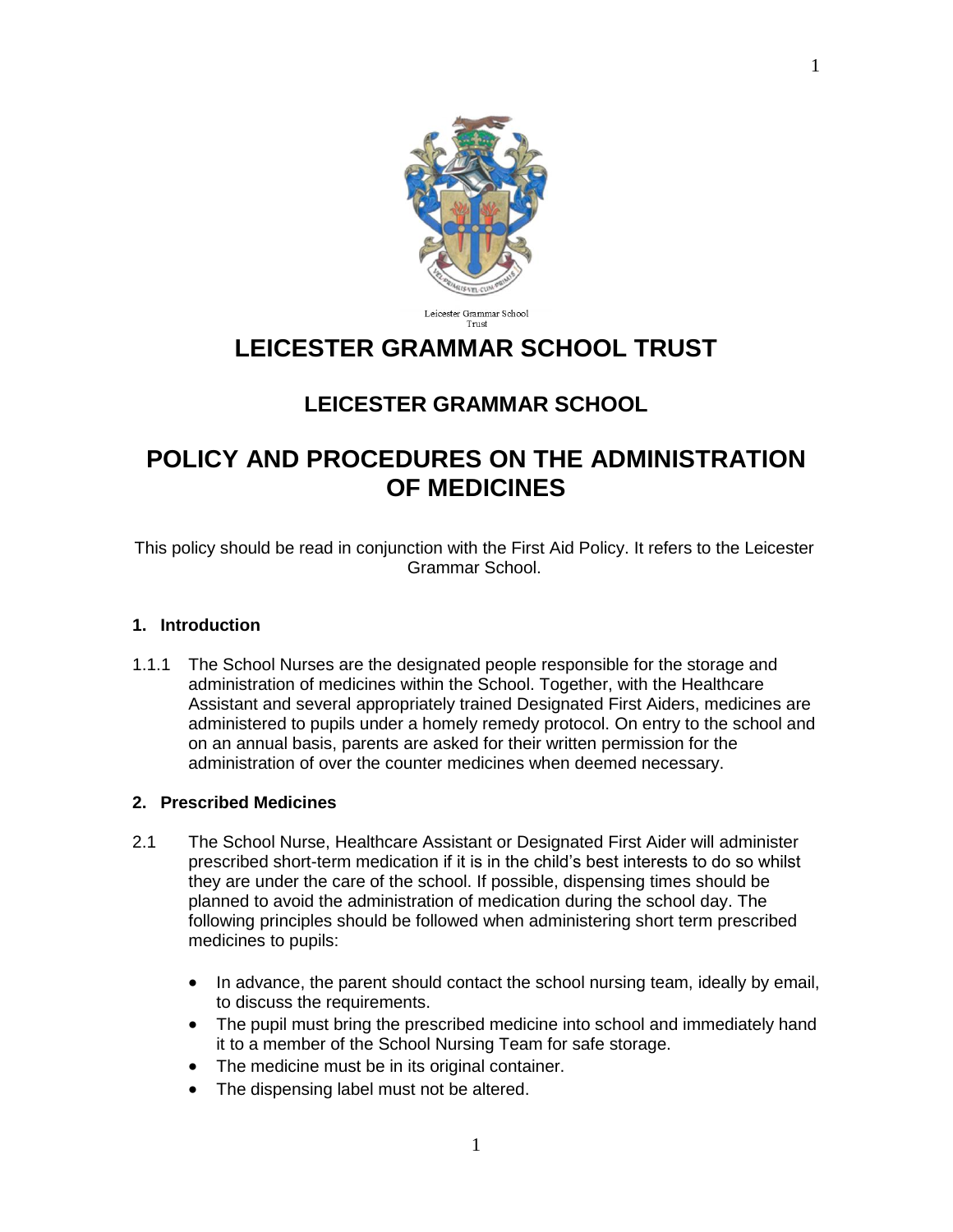- The medicine must only be dispensed to the pupil for whom it has been prescribed.
- The School Nurse will discuss with the pupil the appropriate time for administration.
- It is the pupils' responsibility to collect the medication at the end of each school day to take home.
- 2.2 In the case of children with long term medical conditions, such as asthma or diabetes, the pupil should keep their own prescribed medicines on their person **at all times** as they may need to self-administer their medication without delay. After discussion with the pupil, their parents and the School Nurse, a medicine administration plan will be agreed. The Nurses office is available if pupils require some privacy whilst administering their medication.
- 2.3 Current guidance from the Medicines and Healthcare Products Regulatory Agency (MHRA) states that anyone prescribed an adrenaline auto-injector (AAI) should carry two of the devices at all times and be no further than 5 minutes away from a device (Dept. of Health 2017). Therefore, LGS pupils with a diagnosis of anaphylaxis, should have two AAI devices available in school. The pupil will be required to keep their own prescribed adrenaline auto-injector on their person **at all times** to ensure its quick retrieval, this includes when participating in sport and school trips. A spare adrenaline auto-injector is stored in the Nurses office, in a clearly labelled bag, on a hook on the wall. This spare will accompany the pupil on all trips which take place off the school premises.

#### **3. Non-Prescribed/Over the Counter Medicines**

- 3.1 Leicester Grammar School stocks various over the counter medications (appendix one). On entry to the school and on an annual basis, parents are asked for their consent to allow the School Nurse or Designated First Aider to administer over the counter medicines if it is clinically indicated. If a parent withholds their consent, then no medicines will be administered and the parents will be contacted if necessary.
- 3.2 If it is clinically indicated for an over the counter medicine to be administered during the school day, it will be dispensed from the stock rather than a separate supply being brought in from home. This is to ensure safe storage and administration processes are followed by the school.
- 3.3 If a pupil requires an over the counter medication which is not stocked in school, the School Nurse or Designated First Aider will only administer the medication if it is in the child's best interests to do so whilst they are in School. The following principles should be followed when administering non-stocked, over the counter medicines to pupils:
	- In advance, the parent should contact the school nursing team, ideally by email, to discuss the requirements.
	- The pupil must bring the medicine into school and immediately hand it to a member of the School Nursing Team for safe storage.
	- The medicine must be in its original container which should ideally be childproof.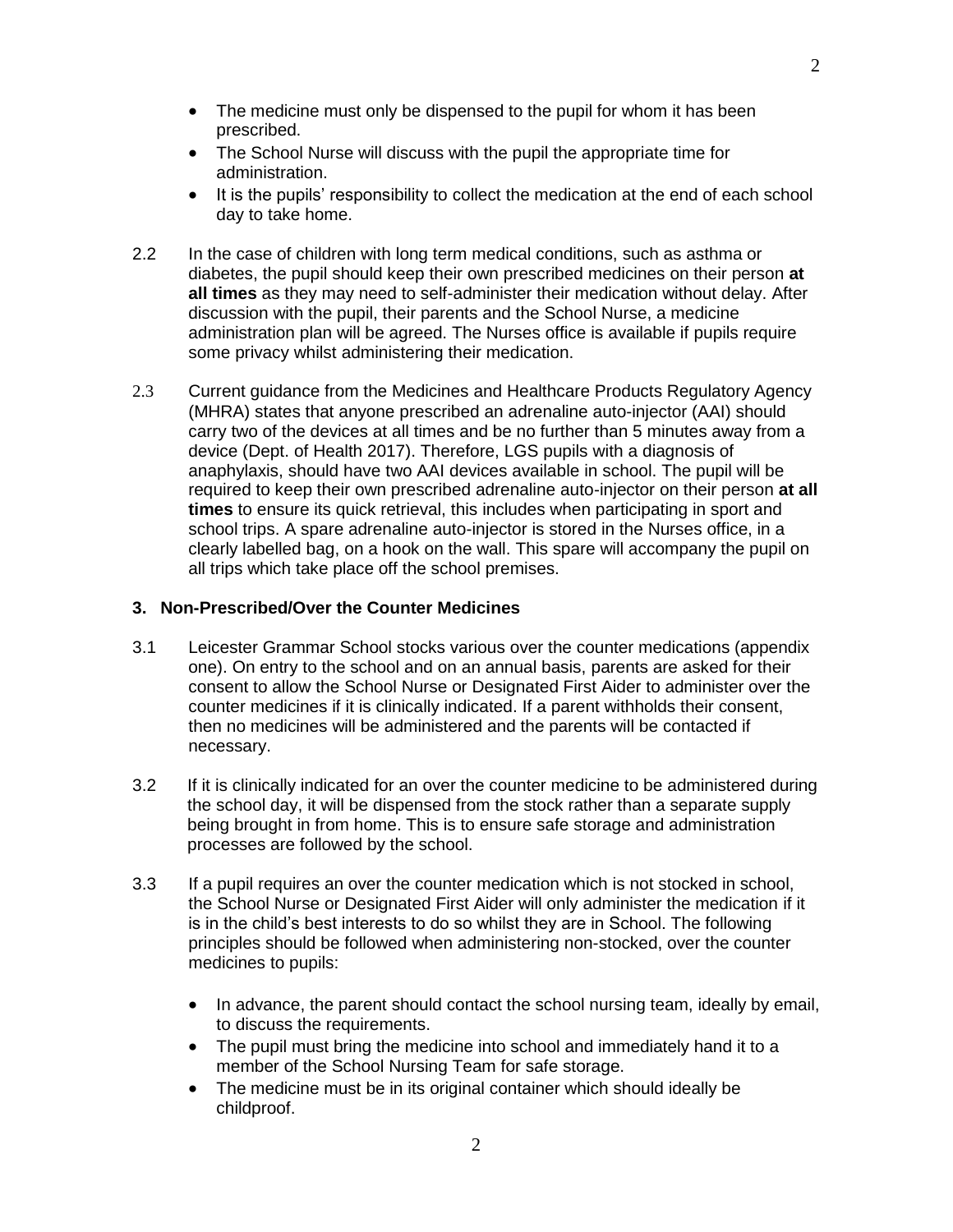- The medicine must only be dispensed to the pupil for whom it has been intended.
- The School Nurse will discuss with the pupil the appropriate time for administration.
- It is the pupils' responsibility to collect the medication at the end of each school day to take home.

### **4. Self-administration of Medicines**

4.1 It is strongly discouraged for pupils to self-administer medications whilst at school except in the cases outlined in point 2.2 and 2.3. This is to ensure the safety of the pupil and others.

## **5. Practice for administering medication to pupils**

- 5.1 The School Nurse or Designated First Aider will only administer the medication to a pupil if they are aware of:
	- The pupils medical history
	- **Any allergies**
	- Any other medication the pupil is currently taking
	- Any possible side effects
	- Any contraindications

The School Nurse or Designated First Aider will also establish and check:

- The pupils identity
- The pupils age
- The reason for giving the medication
- If the pupil has taken that particular medication before and, if so, whether there were any problems.
- Dose of the medication
- Frequency of the medication
- Expiry date
- Any specific instructions relating to that medication.

5.2 The pupil must take the medication under the supervision of the administering staff member.

### **6. Record keeping**

- 6.1 Once a medicine has been administered, an accurate and legible paper record is completed using the medicines record book. This information is also transferred to the individual pupil's medical record held on SIMS.
- 6.2 The record should include:
	- Name of the pupil
	- Date and time
	- Name and dosage of drug.
	- Signature of the member of staff administering the medication.

3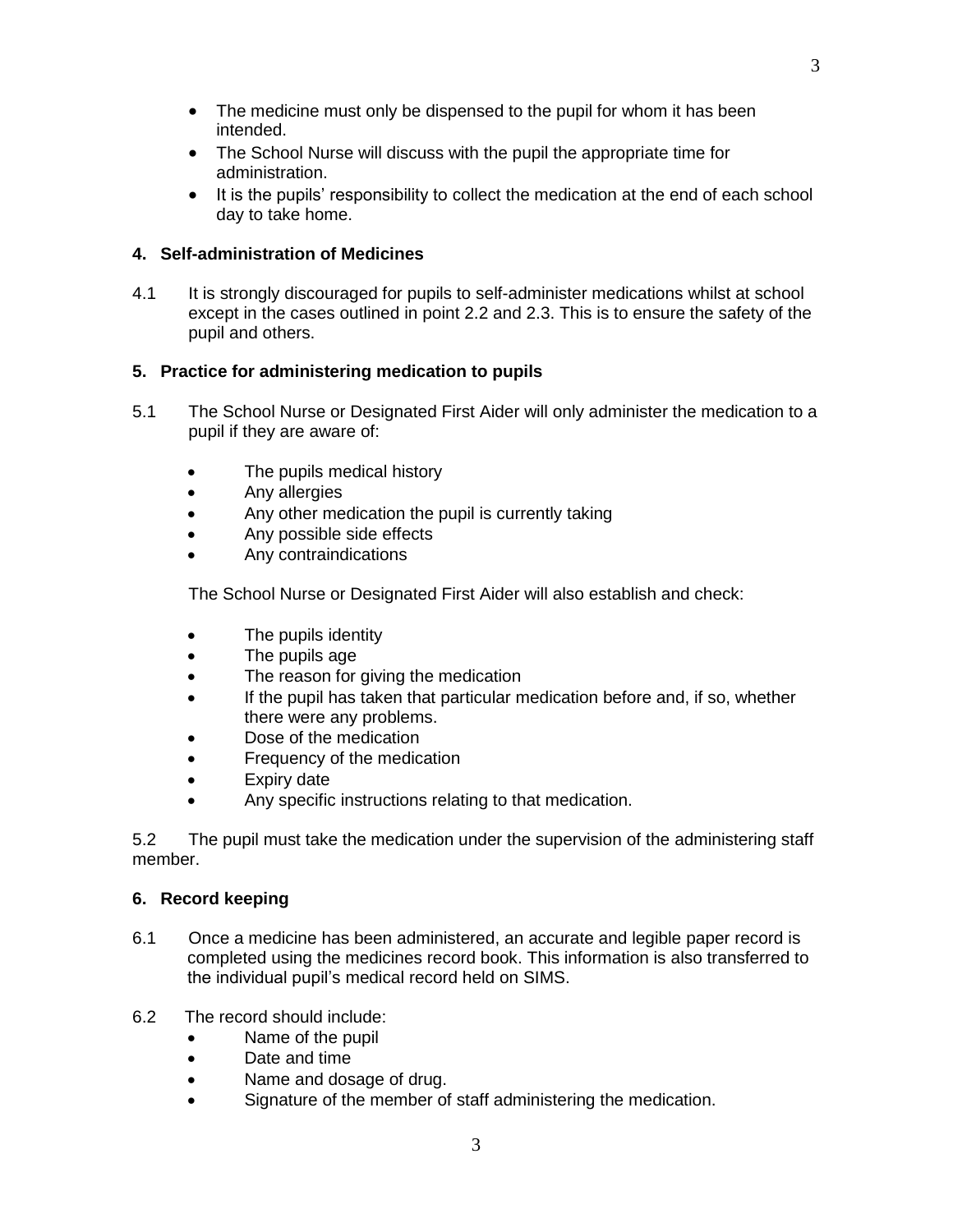7.1 The local NHS Immunisation Team are commissioned to visit the school and administer vaccinations as per the NHS immunisation schedule. The School and School Nursing Team facilitate the sessions but do not hold any responsibility for the administering of the vaccinations.

#### **8. Procedure for reporting drug errors and adverse drug reactions**

- 8.1 In the event of a drug error or adverse drug reaction the pupil's health and safety will be the initial priority. The School nurse will assess the child and administer any lifesaving medicines if required.
- 8.2 If it was deemed necessary by the School Nurse, the child will either be seen by a GP, transferred to the Leicester Royal Infirmary Accident and Emergency Department or an Ambulance will be called.
- 8.3 The child's parents will be contacted as soon as is reasonably possible and a thorough explanation provided.
- 8.4 The Head teacher and Director of Finance & Operations will be informed and an investigation will take place. The parents will be informed of the outcome of the investigation.

#### **9. Administration to save a life**

- 9.1 In extreme emergencies e.g. an anaphylactic reaction, certain medicines can be administered by the School Nurse without the direction of a medical practitioner or there being a Patient Group Directive, for the purpose of saving life. For example, the administration of adrenaline by injection (1:1000), Chlorphenamine and Salbutamol are among those drugs listed under article 7 of the Prescription Only Medicines (human use) Order 1997 for the administration by anyone in an emergency for the purpose of saving life.
- 9.2 All parents of children with allergies which may require an AAI will be asked to sign a form giving consent for appropriate emergency treatment to be administered in the event of a severe allergic reaction. An individual pupil action plan will be written to inform staff of the appropriate action to be taken in the event of the child developing anaphylactic symptoms.
- 9.3 As from 1st October 2017 the Human Medicines (Amendment) Regulations 2017 allows all schools to buy AAI devices without a prescription, for emergency use in children who are at risk of anaphylaxis but their own device is not available or not working (for example, because it is broken or out-of-date). LGS has an AAI device that can be administered in the above situations and is stored in the School Nurses office with the appropriate guidance for use.
- 9.4 According the Department of Health Guidance, the school's spare AAI should only be used on pupils known to be at risk of anaphylaxis, for whom written parental consent for use of the spare AAI has been provided. Written consent has been requested from all applicable parents.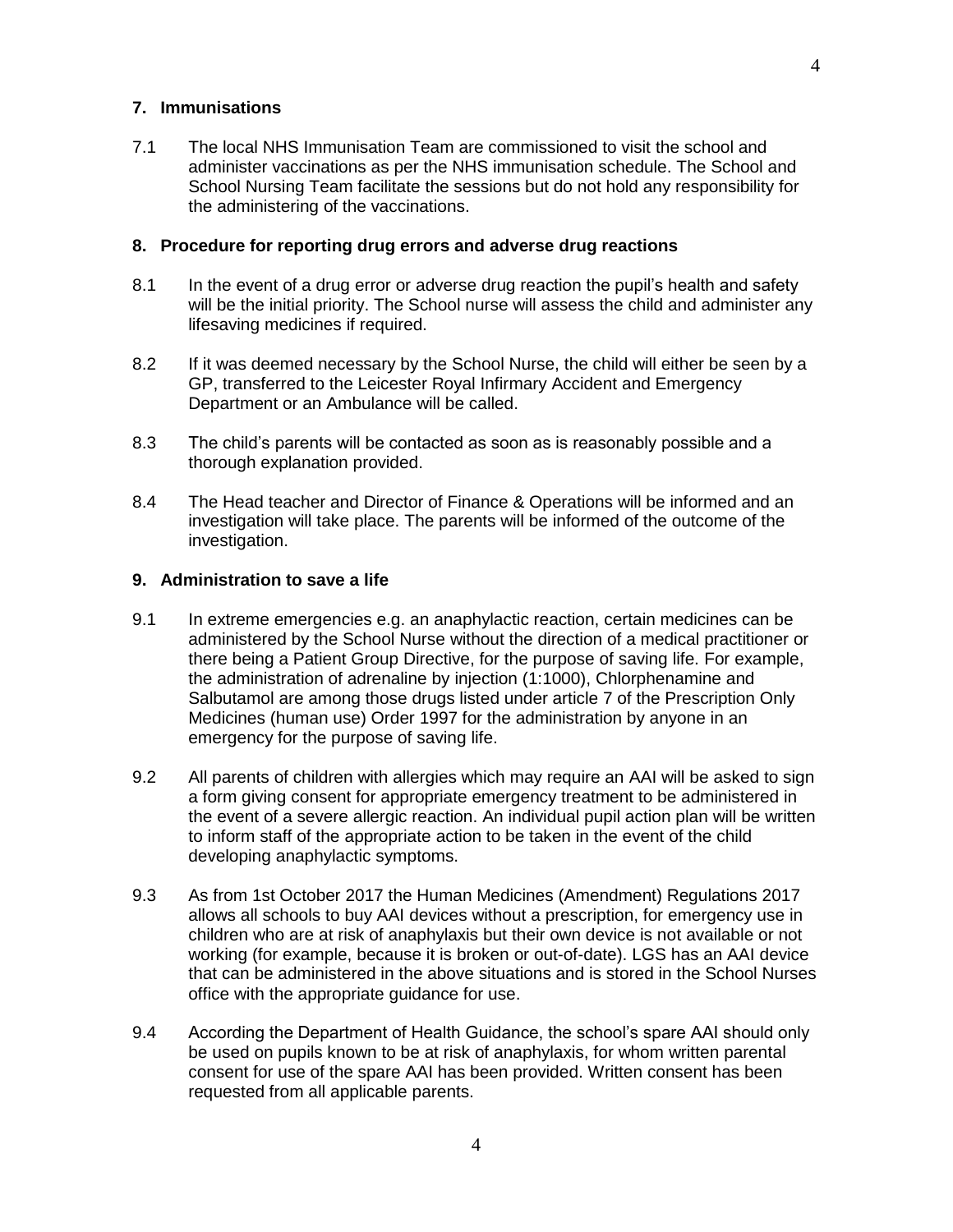9.5 The Human Medicines (Amendment) (No. 2) Regulations (2014) allows schools to buy salbutamol inhalers, without a prescription, for use in emergencies. The emergency salbutamol inhaler should only be used by children, who have either been diagnosed with asthma and prescribed an inhaler, or who have been prescribed an inhaler as reliever medication. The inhaler can be used if the pupil's prescribed inhaler is not available (for example, because it is broken, or empty). LGS have purchased spare emergency inhalers which can be administered in the above situations. They are stored in the School Nurses office, the first aid room in the sports hall and the first aid room in the pavilion, with the appropriate guidance for use.

### **10. Storage of medicines**

- 10.1 To ensure a rapid retrieval, pupil's spare emergency medications such as inhalers and adrenaline auto-injectors, are stored in easily identifiable bags, in the School Nurses office. If the child is participating in a sporting fixture or school trip off the school premises, the medication should accompany the child.
- 10.2 It may be necessary for the School Nurse to store small amounts of spare longterm prescribed medicines at the request of the pupil's parents for example antiepileptic drugs, spare inhalers or insulin. These medicines should be stored in their original packaging, accurately labelled with the child's name, the drug name, the dose required, the frequency of administration and the expiry date and in an appropriate place such as the fridge or a locked cupboard.
- 10.3 Short term medicines and over the counter medications are stored either in a fridge or in a locked cupboard in the Nurse office. The School Nursing Team hold the keys.
- 10.4 When on a school residential trip, the designated member of staff who is responsible for the administration of medicines will identify a secure place to safely store the medicines for the duration of the trip. If a pupil is over the age of 16, an Agreement and Consent for the Self-Administration of Over the Counter and Prescribed Medicines on Residential Trips (appendix 2) can be completed and implemented.
- 10.5 The fridge temperature is automatically monitored by the fridge. If there is any variation from the acceptable temperature range (2-8 degrees Celsius) the fridge will alarm and the temperature control should be adjusted accordingly; the temperature re-checked 2 hours later. If there are any medicines stored in the fridge during this time, advice should be sought from the local pharmacist.
- 10.6 Staff medication must be stored securely, out of reach of children, either in their department's office or in a locked cabinet. The School Nurse can store staff medication in a locked cupboard in her office if necessary.
- 10.7 Medicine should not be stored in the child's locker at any time.

### **11. Disposal of medicines**

11.1 If there are any unused, out of date medicines in the First Aid room, they are sent home, disposed of in a sharps bin (in the case of Adrenaline auto-injectors) or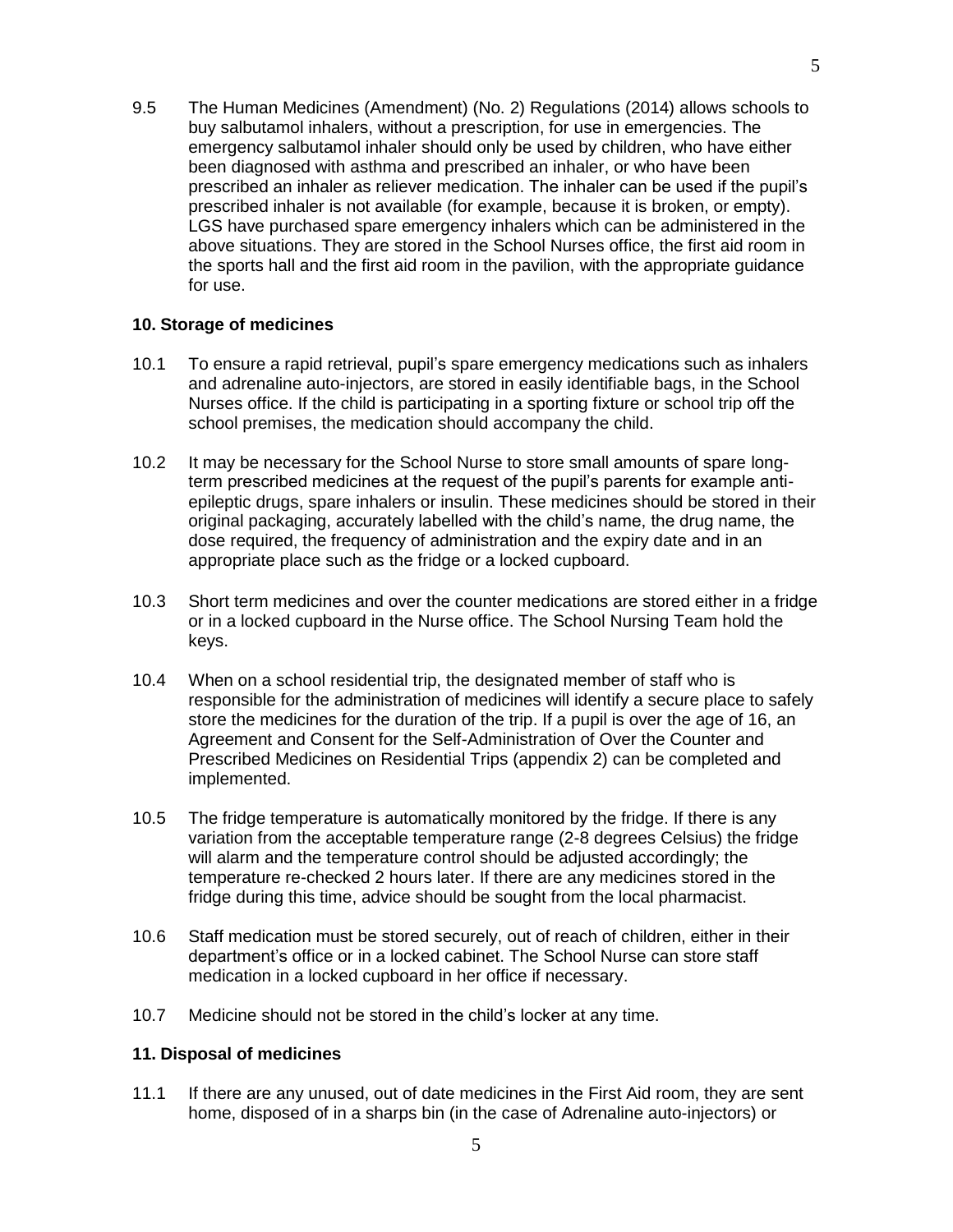taken to the local pharmacy by the School Nurse for their safe disposal. The sharps bins are collected on a regular basis and taken to clinical waste incinerators.

# **12. Review of the administration of medicines procedures**

12.1 The Administration of Medicines Policy and Procedures will be reviewed and updated annually.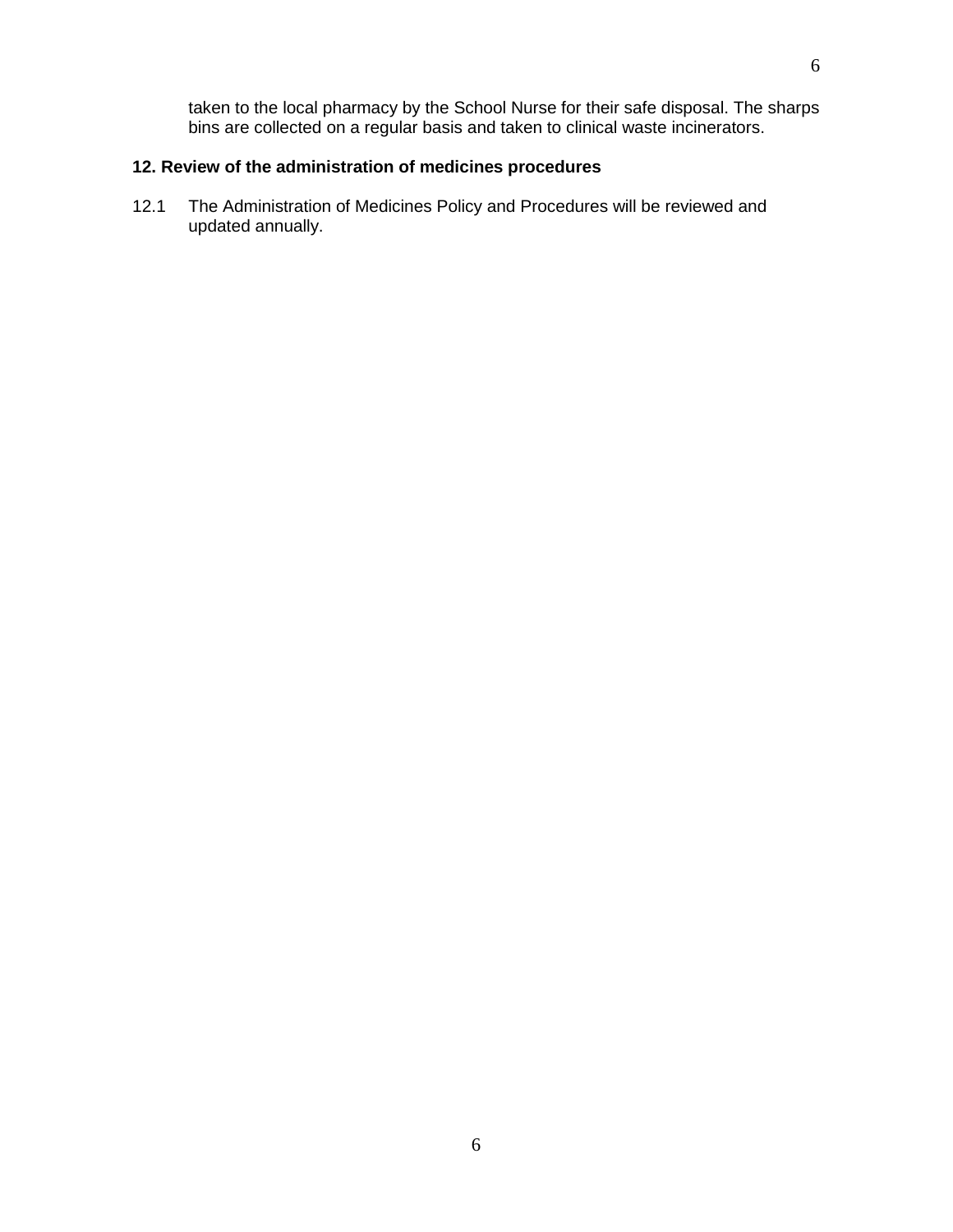# **Stock list of Medicines held at LGS.**

# **For further information, read the patient information leaflet contained within the packaging.**

| <b>MEDICINE</b>                                                                                                                                                        | <b>INDICATION FOR USE</b>                                | <b>CONTRA-INDICATION</b>        | <b>DOSE</b>                                                                                                                                                                                                                                                                                              | SIDE EFFECTS                    | <b>DURATION</b>                                                                                    |
|------------------------------------------------------------------------------------------------------------------------------------------------------------------------|----------------------------------------------------------|---------------------------------|----------------------------------------------------------------------------------------------------------------------------------------------------------------------------------------------------------------------------------------------------------------------------------------------------------|---------------------------------|----------------------------------------------------------------------------------------------------|
| Medication taken<br>orally (by Mouth)                                                                                                                                  |                                                          |                                 |                                                                                                                                                                                                                                                                                                          |                                 |                                                                                                    |
| <b>Paracetamol</b><br><b>Tablets</b><br>1 tablet=500mgs<br>1 Soluble tablet=<br>500mgs<br><b>Suspension</b><br>For children over age<br>$six (6+) =$<br>250mgs in 5mls | Mild to moderate pain.<br>High temperature.<br>(> 37.5c) | Hepatic and renal<br>impairment | For Child 10-<br>11 years<br>480-500 mg<br>every 4-<br>6 hours;<br>maximum<br>4 doses per<br>day.<br>For Child 12-<br>15 years<br>480-750 mg<br>every 4-<br>6 hours;<br>maximum<br>4 doses per<br>day.<br>For Child 16-<br>17 years<br>$0.5 - 1$ g every<br>4-6 hours;<br>maximum<br>4 doses per<br>day. | Very rare, may<br>cause a rash. | No more than 2<br>doses in one<br>day to be given<br>in school,<br>parents must<br>then be called. |
|                                                                                                                                                                        |                                                          |                                 |                                                                                                                                                                                                                                                                                                          |                                 |                                                                                                    |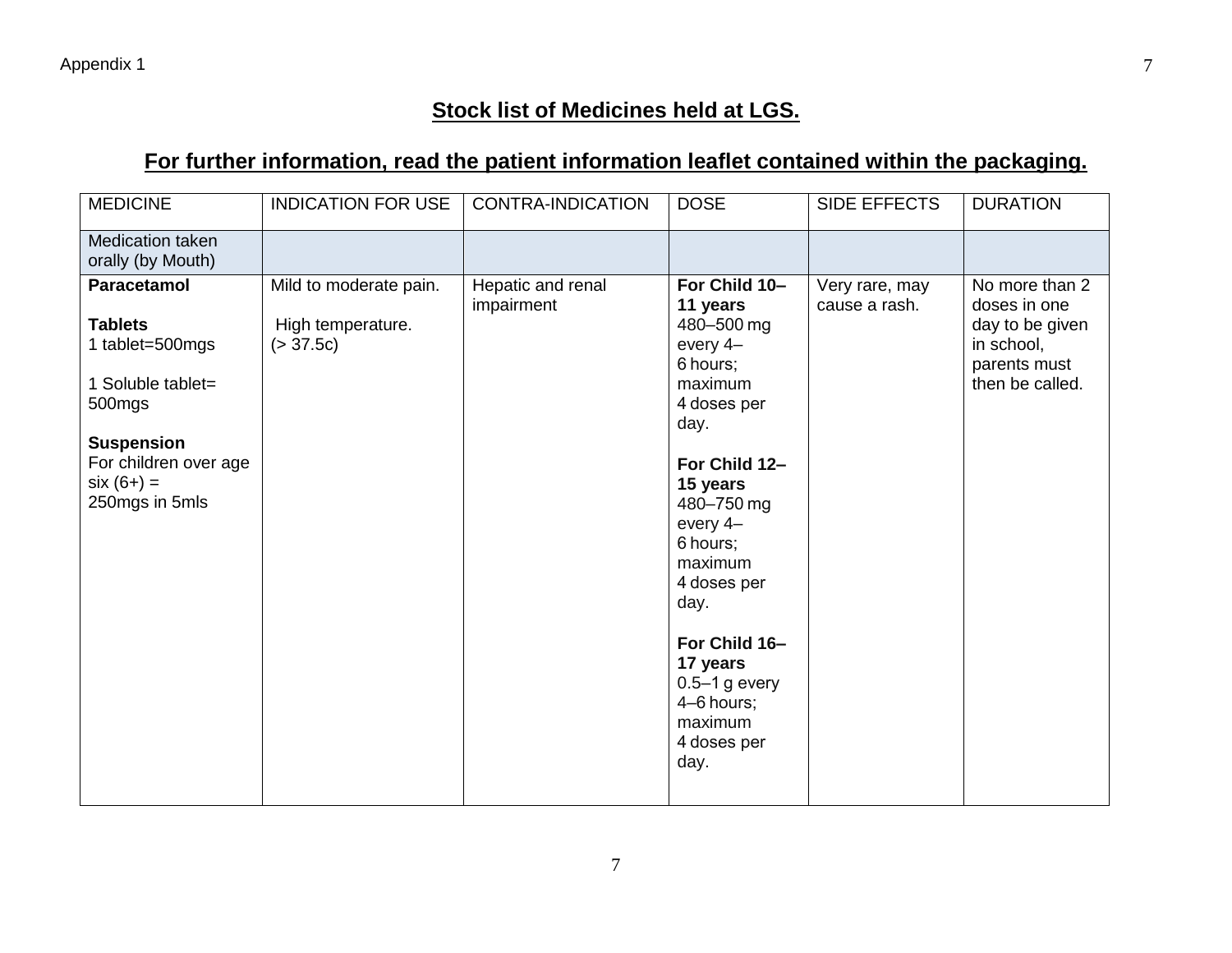| Ibuprofen<br>1 tablet $=200$ mgs<br>Suspension =100mgs<br>in 5mls<br><b>NOT TO BE GIVEN</b><br><b>TO PUPILS WHO</b><br><b>HAVE NOT HAD</b><br><b>PREVIOUSLY OR</b><br><b>CANNOT GIVE</b><br><b>THEIR INFORMED</b><br><b>CONSENT</b> | Mild to moderate<br>musculoskeletal pain                       | Asthmatics<br>Hypersensitivity to<br>aspirin or any other anti-<br>inflammatory.<br>Pregnancy or breast<br>feeding.<br>Renal, hepatic or<br>cardiac impairment.<br>Gastric ulcer | $8-12$ yrs<br>200mgs (1<br>tablet)<br>3-4 times daily<br>(every 6 hours)<br>$>12$ yrs<br>200-400mgs<br>$(1-2$ tablets)<br>3-4 times daily<br>(every 6 hours) | Gastro-intestinal<br>discomfort,<br>nausea, diarrhoea<br>occasionally<br>bleeding and<br>ulceration occur.                                | No more than<br>one dose to be<br>given in school. |
|-------------------------------------------------------------------------------------------------------------------------------------------------------------------------------------------------------------------------------------|----------------------------------------------------------------|----------------------------------------------------------------------------------------------------------------------------------------------------------------------------------|--------------------------------------------------------------------------------------------------------------------------------------------------------------|-------------------------------------------------------------------------------------------------------------------------------------------|----------------------------------------------------|
| <b>Sudafed</b><br>Decongestant<br>tablets<br>1 capsule=<br>Pseudoephedrine<br>hydrochloride 60mg<br><b>NOT</b><br><b>RECOMMENDED</b><br><b>FOR CHILDREN</b><br><b>UNDER 12 YEARS</b>                                                | Clears stuffy noses<br>associated with colds<br>and hay fever. | Previous reaction to<br>Sudafed<br><b>Diabetes</b><br>Heart disease<br>Overactive thyroid,<br>Prostrate problems,<br>Taking blood pressure<br>tablets                            | >12yrs 1<br>capsule, 4<br>times daily                                                                                                                        | Increased heart<br>rate, irregular or<br>changes to heart<br>beat, increase in<br>blood pressure.<br>Nausea and<br>vomiting.<br>Headache. | No more than<br>one dose to be<br>given in school. |
| Feminax<br><b>Express</b><br>1 capsule=200mgs of<br>ibuprofen<br><b>NOT</b><br><b>RECOMMENDED</b><br><b>FOR CHILDREN</b><br><b>UNDER 12 YEARS</b>                                                                                   | Period pain                                                    | Allergy to Codeine,<br>Hepatic or renal<br>conditions,<br>Pregnancy                                                                                                              | > 12yrs 1-2<br>capsules every<br>$4-6$ hrs.<br>Maximum of 8<br>/day                                                                                          | Constipation                                                                                                                              | No more than<br>one dose to be<br>given in school. |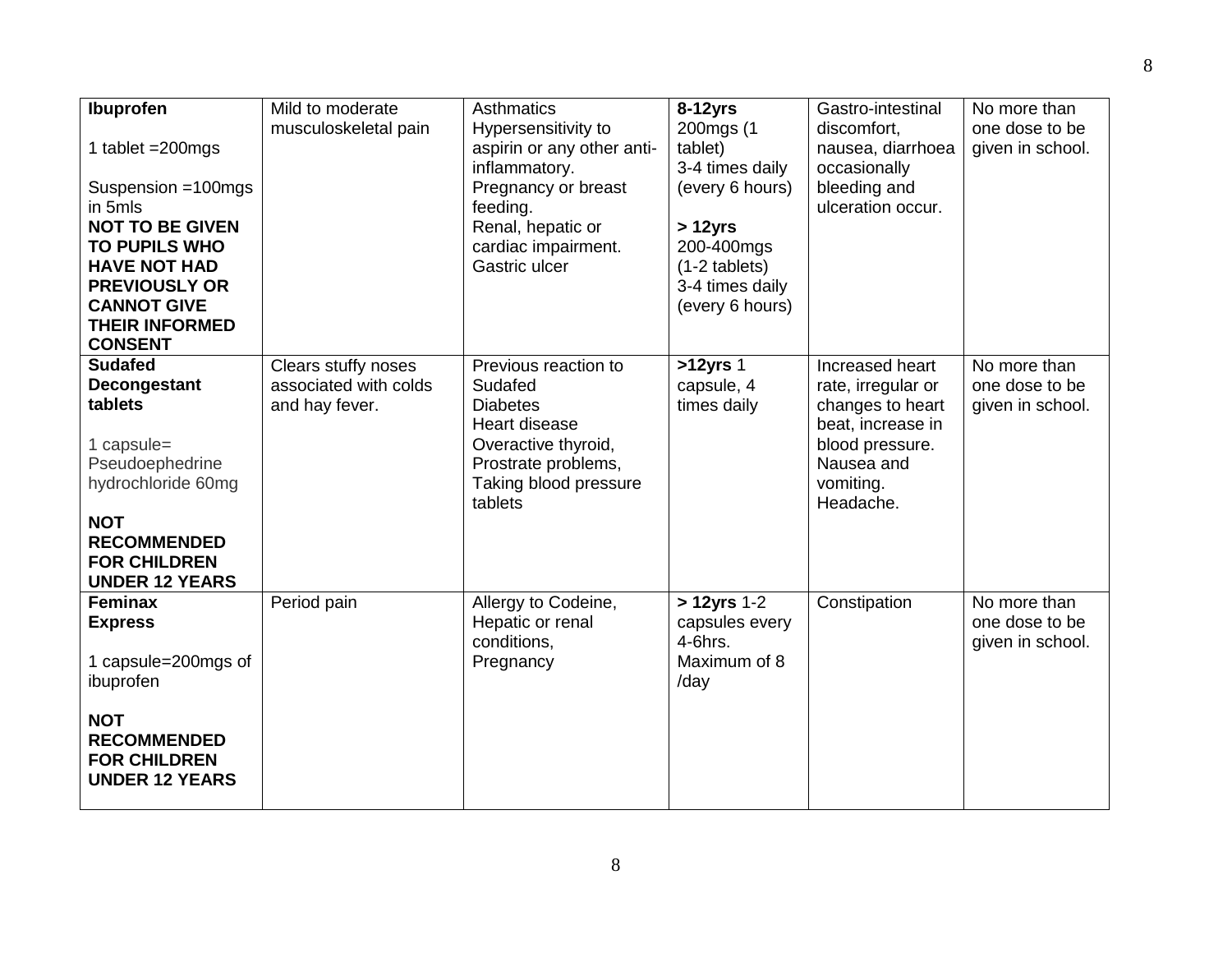| Lemsip cold and flu.<br>Each sachet $=$<br>Paracetamol 650mg<br>and Phenylephrine<br>hydrochloride 10mg.<br><b>NOT</b><br><b>RECOMMENDED</b><br><b>FOR CHILDREN</b><br><b>UNDER 12YRS</b> | Relieving the symptoms<br>of cold and flu                                       | Have taken paracetamol<br>within the past 4 hrs.<br>Allergic to paracetamol,<br>High blood pressure,<br>Anti-depressants called<br>MAOI's See info sheet | $>12$ yrs 1<br>sachet every 4<br>hrs. No more<br>than 4 sachets<br>in 24hrs                                                      | Skin rashes,<br>susceptible to<br>bleeding,<br>reduction in white<br>blood cells. | No more than 2<br>doses in one<br>day to be given<br>in school,<br>parents must<br>then be called.                                              |
|-------------------------------------------------------------------------------------------------------------------------------------------------------------------------------------------|---------------------------------------------------------------------------------|----------------------------------------------------------------------------------------------------------------------------------------------------------|----------------------------------------------------------------------------------------------------------------------------------|-----------------------------------------------------------------------------------|-------------------------------------------------------------------------------------------------------------------------------------------------|
| <b>Piriton</b><br>1 tablets $=4mg$<br>chlorphenamine<br>maleate<br>Suspension=<br>2mgs in 5mls of<br>chlorphenamine<br>maleate                                                            | Allergic reaction<br>Hay fever                                                  | Allergy to anti-<br>histamines.<br>Anti-depressants called<br>MAOI's                                                                                     | $2-6yrs$ 1mg<br>(2.5mls) every<br>4-6hrs<br>6-12yrs 2mgs<br>(5mls) every 4-<br>6hrs<br>>12YRS<br>4mgs (1 tablet)<br>every 4-6hrs | Drowsiness,<br>Palpitations,<br>arrhythmias                                       | No more than 2<br>to be given in<br>school. In the<br>case of allergy<br>consider<br>anaphylaxis,<br>does an<br>ambulance need<br>to be called? |
| <b>Cetirizine</b><br>Hydrochloride<br>1 tablets=10mg                                                                                                                                      | Symptomatic relief of<br>allergy such as hay<br>fever, urticaria (skin<br>rash) | Allergy to anti-<br>histamines.<br>Anti-depressants called<br>MAOI's,<br>Pregnancy and breast<br>feeding.                                                | >6yrs 10mgs<br>once daily                                                                                                        | Palpitations,<br>arrhythmias                                                      | No more than<br>one dose to be<br>given in school.                                                                                              |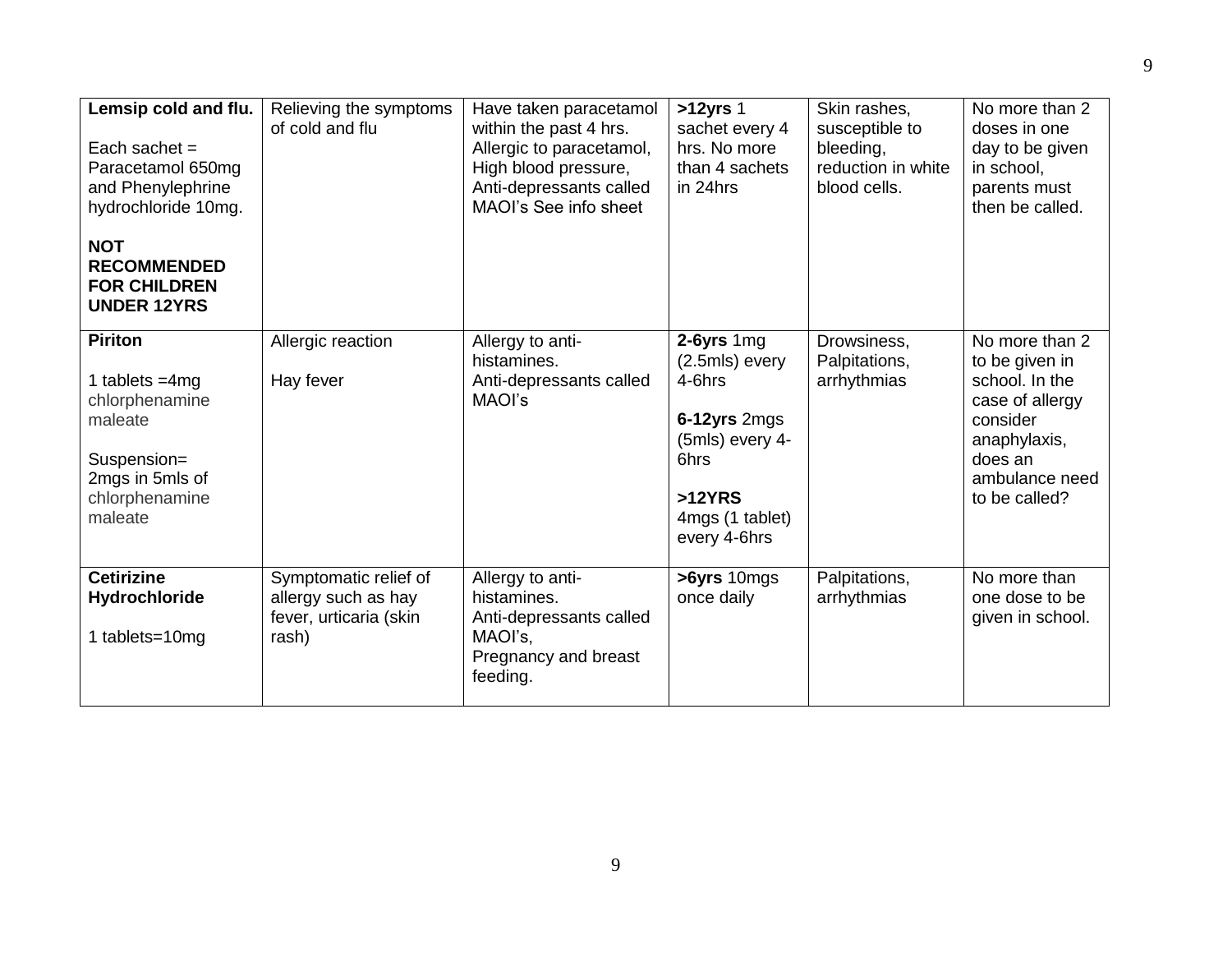| Dextro energy<br>tablets<br>1 tablet= Dextrose<br>(82%), Maltodextrin,<br>Citric Acid, Anti-<br>caking agent<br>(magnesium salts of<br>fatty acids), Vitamin<br>C, Flavouring                                                                                                       | Diabetics with low blood<br>sugar.<br>Anyone requiring an<br>immediate increase in<br>energy/ sugar in blood<br>stream | High blood sugar levels<br>in diabetics                                                                       | 1-2 tablets as<br>required                                        | Headache | No more than<br>one dose to be<br>given in school. |
|-------------------------------------------------------------------------------------------------------------------------------------------------------------------------------------------------------------------------------------------------------------------------------------|------------------------------------------------------------------------------------------------------------------------|---------------------------------------------------------------------------------------------------------------|-------------------------------------------------------------------|----------|----------------------------------------------------|
| <b>Rennie</b><br>1 tablet= Calcium<br>carbonate 680 mg<br>and Heavy<br>Magnesium<br>Carbonate 80 mg.<br><b>NOT</b><br><b>RECOMMENDED</b><br><b>FOR CHILDREN</b><br><b>UNDER 12YRS</b>                                                                                               | Indigestion and<br>heartburn                                                                                           | Taking antibiotics,<br>tetracyclines (a<br>particular type of<br>antibiotic) or other<br>prescribed medicines | 1-2 tablets to be<br>sucked or<br>chewed.<br>Maximum of<br>16/day | unlikely | No more than 4<br>given at school                  |
| <b>Throat soothers</b><br>Ingredients= Glucose<br>syrup, Sugar,<br>Glucose-fructose<br>syrup, Glycerol,<br>Concentrated<br>blackcurrant juice,<br>Lactic acid, Citric<br>acid, Flavourings,<br>Acidity regulators<br>(Sodium lactate,<br>Potassium citrate),<br>Menthol, Eucalyptus | For the relief of a sore<br>throat                                                                                     | Allergy to any of the<br>ingredients                                                                          | 1 sweet as<br>required                                            | unlikey  | No more than 2<br>whilst in school                 |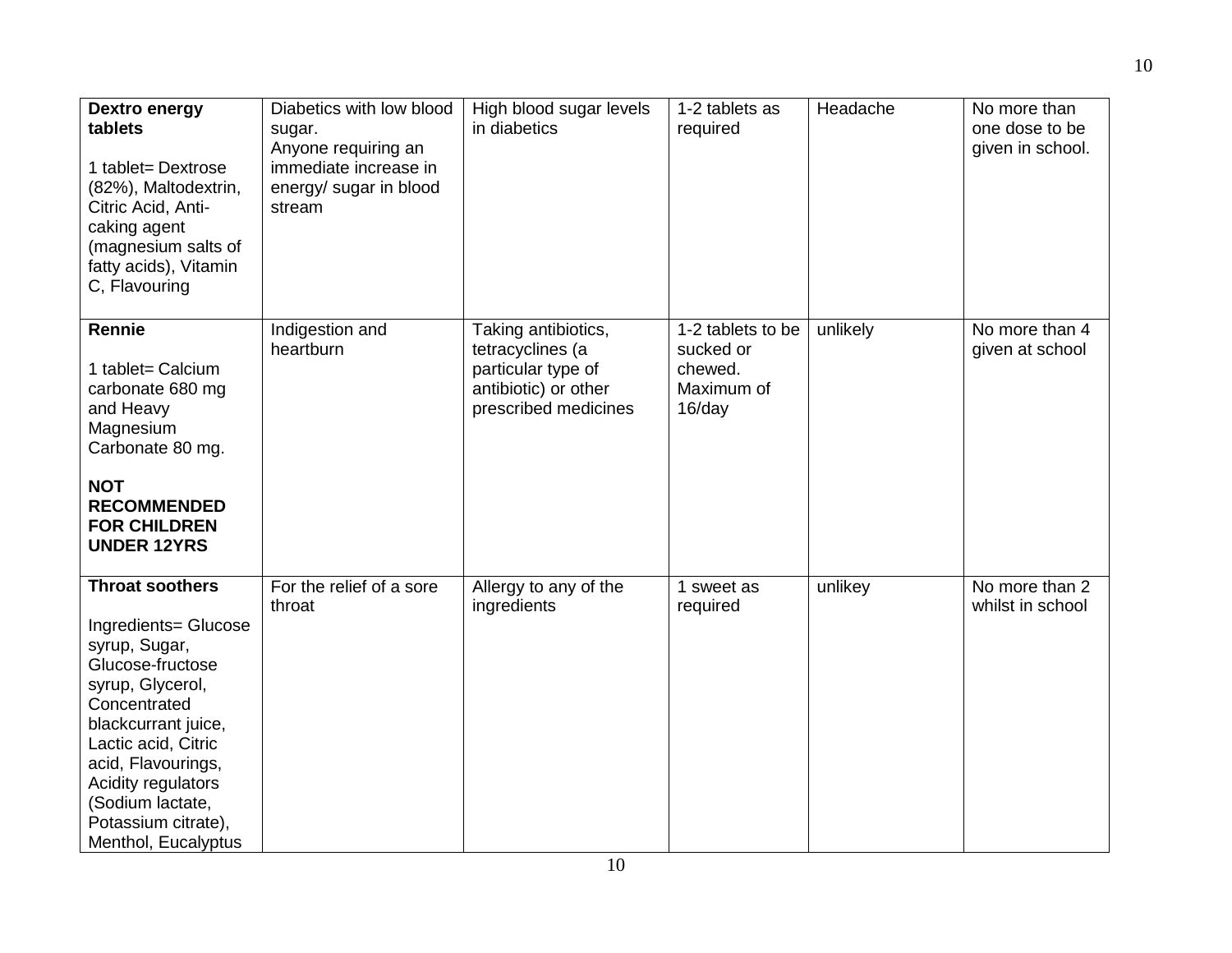| Oil, Colours<br>(E129, E132),<br><b>Emulsifier (Soya</b><br>lecithin)                                                |                                                                                                         |                                                |                                                                    |                                                       |                                    |
|----------------------------------------------------------------------------------------------------------------------|---------------------------------------------------------------------------------------------------------|------------------------------------------------|--------------------------------------------------------------------|-------------------------------------------------------|------------------------------------|
| <b>Strepsils</b><br>Each lozenge<br>contains 1.2mg of 2.4<br>Dichlorobenzyl<br>alcohol & 0.6mg of<br>Amylmetacresol. | For the relief of a sore<br>throat                                                                      | Allergy to any of the<br>ingredients           | 1 lozenge as<br>required                                           | Mouth irritation<br>and sore lips                     | No more than 2<br>whilst in school |
| <b>Medications used</b><br>topically (on the skin)                                                                   |                                                                                                         |                                                |                                                                    |                                                       |                                    |
| E45 cream                                                                                                            | Emollient cream to<br>soothe, smooth and<br>hydrate the skin.<br>Indicated for dry scaling<br>disorders | Avoid if allergic to<br>ingredients            | As required                                                        | unlikely                                              | As required                        |
| Deep Heat Rub                                                                                                        | Muscular pain caused<br>by muscle sprain during<br>exercise                                             | Avoid if allergic to any of<br>the ingredients | A drop the size<br>of a 5 pence<br>piece covering<br>affected area | Heat and skin<br>irritation at site of<br>application | As needed                          |
| Anthisan                                                                                                             | Relief of local pain<br>causes by insect bites<br>and stings                                            | Avoid if allergic to any of<br>the ingredients | Small blob of<br>cream, covering<br>the affected<br>area           | Hypersensitivity<br>to the cream                      | As required                        |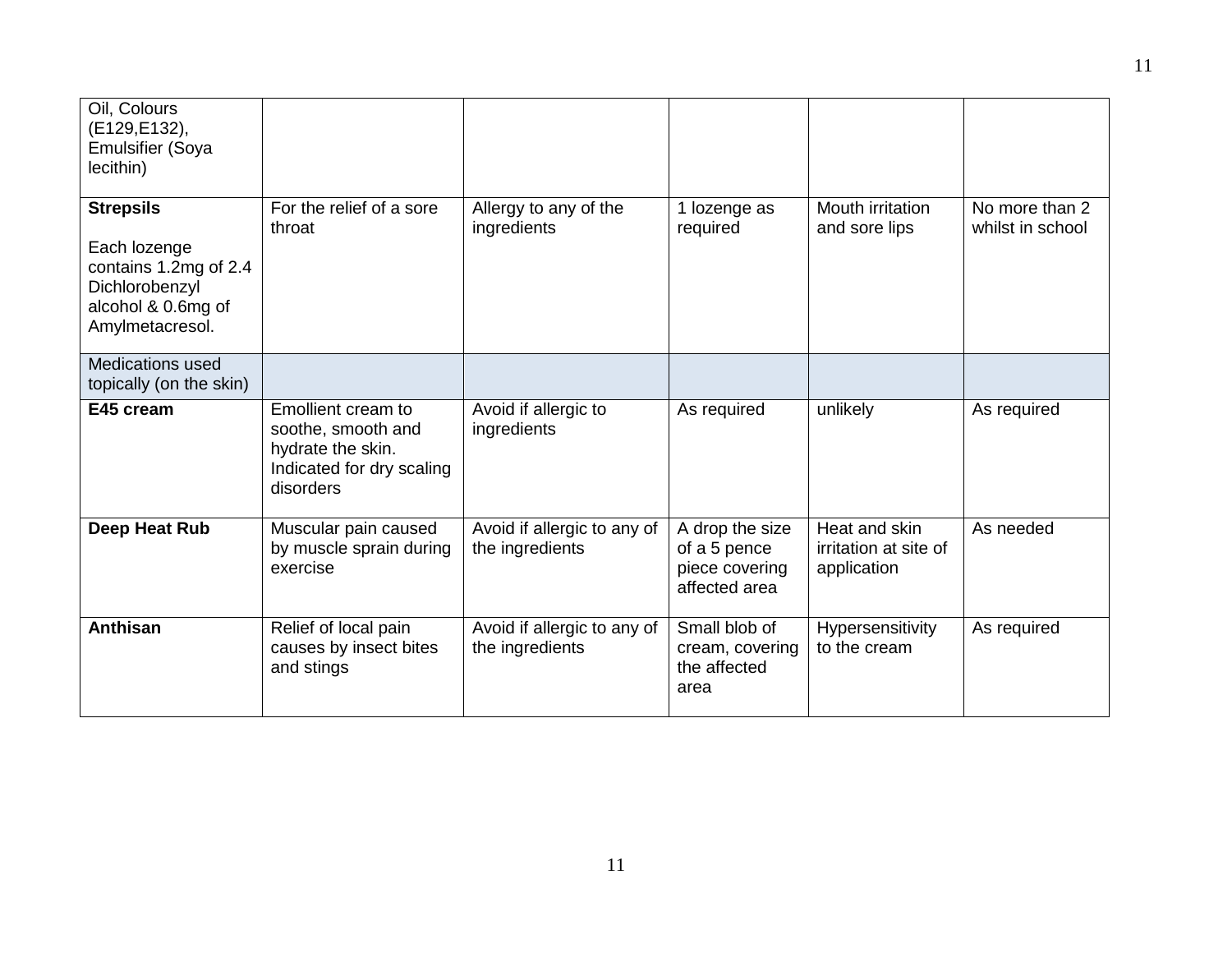| Bonjela gel                                 | Mouth ulcers, oral<br>herpes.           | Hepatic impairment                             | Small blob<br>covering the<br>affected area.<br>Use a cotton<br>wool bud to<br>prevent cross<br>contamination | May stain teeth | As required |
|---------------------------------------------|-----------------------------------------|------------------------------------------------|---------------------------------------------------------------------------------------------------------------|-----------------|-------------|
| Inhalant medications<br>(to be breathed in) |                                         |                                                |                                                                                                               |                 |             |
| <b>Olbas Oil</b>                            | Relief of catarrh, colds<br>and sinuses | Sensitivity to the<br>ingredients              | Inhale 2-3<br>drops from a<br>tissue.<br><b>DO NOT</b><br><b>SWALLOW</b>                                      | None known      | As required |
| Eye Drops                                   |                                         |                                                |                                                                                                               |                 |             |
| <b>Refreshing eye</b><br>drops              | Soothes and refreshes<br>red tired eyes | Avoid if allergic to any of<br>the ingredients | 2 drops as often<br>as needed                                                                                 | None known      | As required |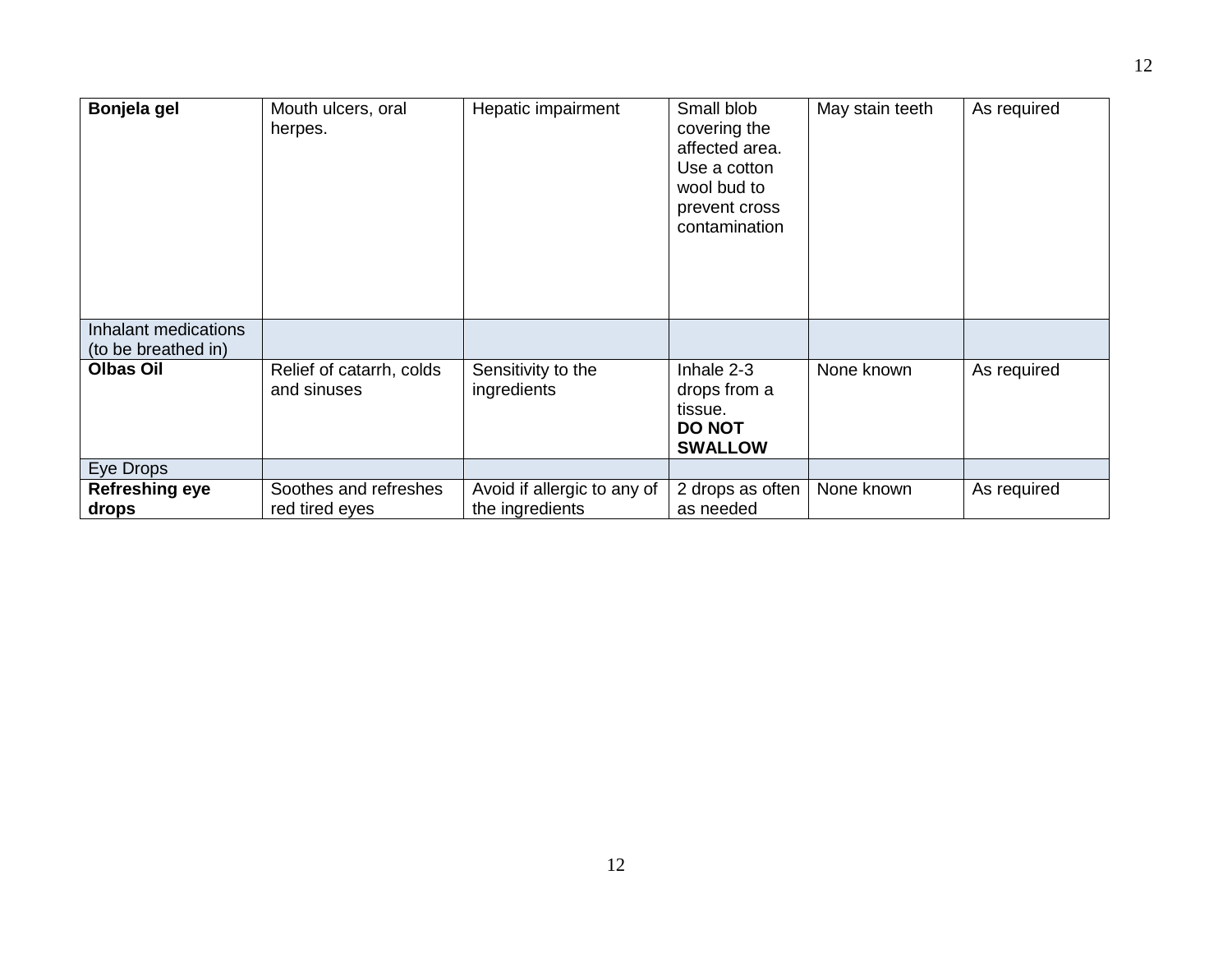### **Agreement and Consent for the Self-Administration of Over the Counter and Prescribed Medicines on Residential Trips.**

Self-medication is an important step towards independence and should be supported; provided the student understands the importance of medicine safety and parental consent has been granted.

The purpose of this form is to provide clear guidance and outline the expectations of the student on the trip. Students will not be permitted to continue to self-medicate if they display poor compliance and, if at any time the student does not adhere to the expectations, the Trip Leader will give consideration to their future participation in the trip.

## **Over the counter medication:**

- All medicines will be stored in the original packaging which will include the patient information leaflet.
- Parents must explain to their child the purpose of the medication, the frequency of administration and the maximum daily dose prior to departure.
- The medication should either be stored securely in the student's room, or on the student's person if needed during the day.
- If the student administers the medication, they should inform the member of staff responsible for first aid/medications so they are aware of the student's condition.
- The student must inform a member of staff if they realise they have taken the medication incorrectly.
- The student must inform a member of staff if they are experiencing any side effects from the medication.
- Under no circumstances should the medication be shared with another pupil on the trip.

# **Prescribed medication:**

- Prescribed medication should always be stored in the original container with the pharmacist's original label, with the following detail:
	- Child's name and date of birth
		- Name and strength of medication
			- Dose
	- Any additional requirements e.g. in relation to food etc
	- Expiry date whenever possible
	- Dispensing date
- Parents must be satisfied that their child has a clear understanding of the purpose of the medication, the frequency of administration and, in the event of a missed dose, what they should do.
- The medication should either be stored securely in the student's room, or on the student's person if needed during the day.
- The student must inform a member of staff if they realise they have taken the medication incorrectly.
- The student must inform a member of staff if they are experiencing any side effects from the medication.

13

Under no circumstances should the medication be shared with another pupil on the trip.